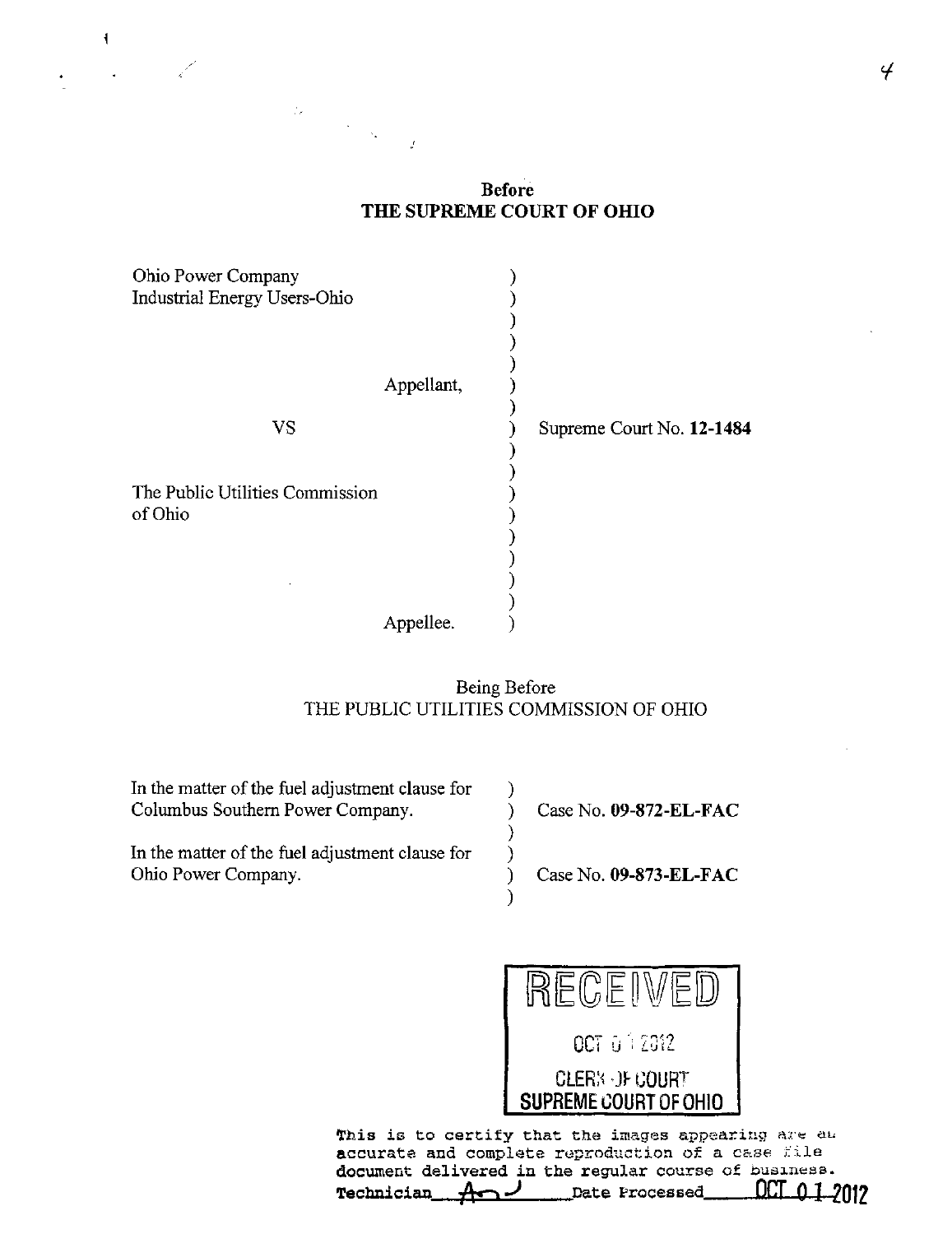On May 27,2010, the record for Case No: 09-872-EL-FAC and 09-873-EL-FAC to that point in time was submitted to the Supreme Court of Ohio. Please refer to S.C No. 10-730, ICN No: 1-24 and on July 9,2012, the continuation of record to that point in time was submitted to the Supreme Court of Ohio. Please refer to S.C. No. 12-976, ICN 25-104. The numbers listed below are items occurring subsequently and are a continuation of the numbering used in the previously filed documents.

 $\mathbf{v}$ 

 $\sim$ 

 $\mathcal{L}^{\pm}$ 

 $\sim$ 

| <b>INDEX AND DOCKET ENTRIES</b> |  |
|---------------------------------|--|
|---------------------------------|--|

 $\sim$   $\sim$ 

| 7/2/2012         | Fourth Entry on Rehearing that the application for rehearing<br>filed by IEU-Ohio on May 11, 2012, be denied. | 105. |
|------------------|---------------------------------------------------------------------------------------------------------------|------|
| 7/9/2012         | Supreme Court transmittal papers # 12-976.                                                                    | 106. |
| <u>8/30/2012</u> | Supreme Court Notice of appeal (SC#12-1484) of appellant<br>Industrial Energy Users-Ohio filed by J. Oliker.  | 107  |
| 8/30/2012        | Notice of appeal of Ohio Power Company filed by S. Nourse,<br>$S.C.$ #12-1484.                                | 108  |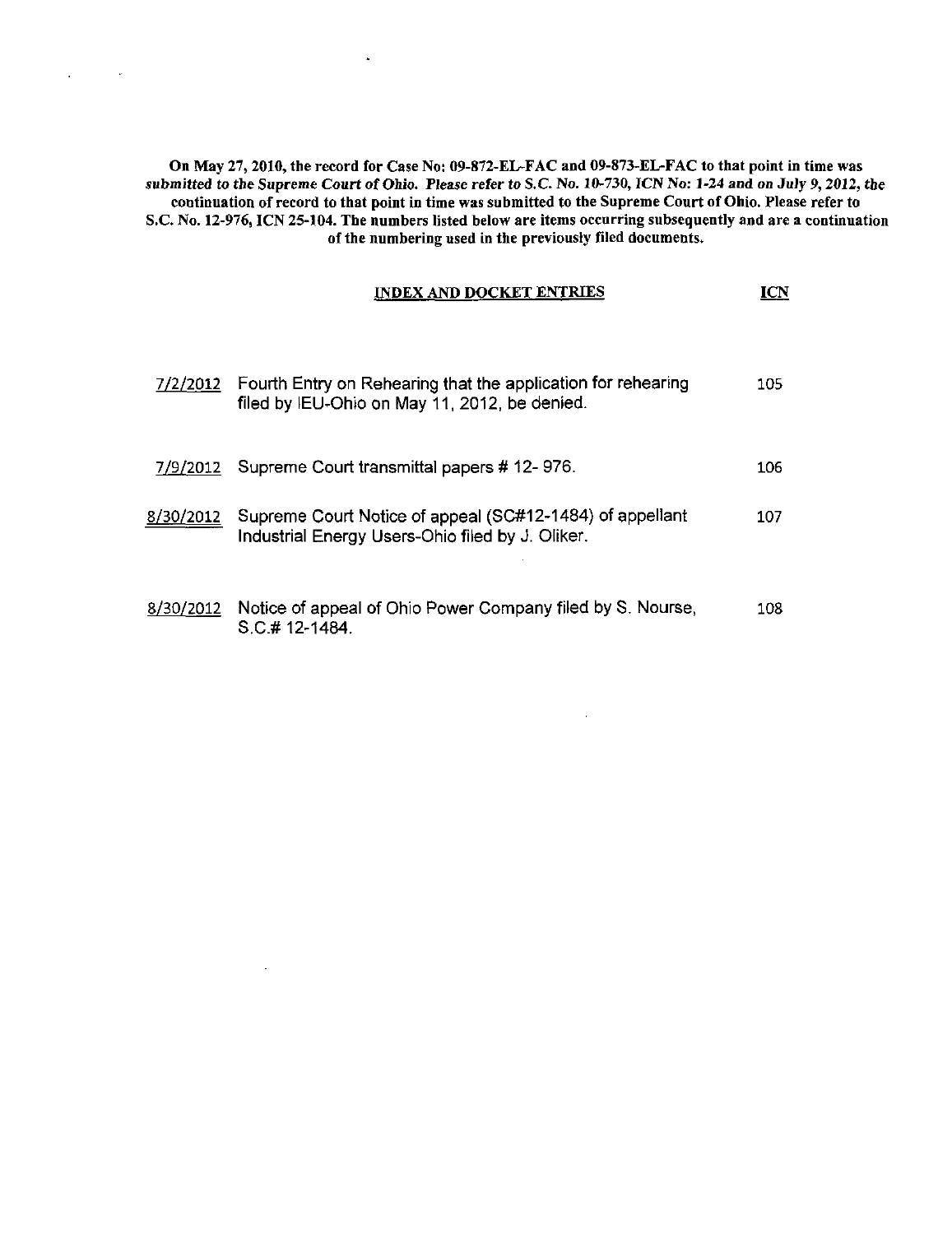### Before THE SUPREME COURT OF OHIO

| Ohio Power Company<br>Industrial Energy Users-Ohio |            |                           |
|----------------------------------------------------|------------|---------------------------|
|                                                    |            |                           |
|                                                    | Appellant, |                           |
| <b>VS</b>                                          |            | Supreme Court No. 12-1484 |
|                                                    |            |                           |
| The Public Utilities Commission<br>of Ohio         |            |                           |
|                                                    |            |                           |
|                                                    |            |                           |
|                                                    |            |                           |
|                                                    | Appellee.  |                           |

### Being Before THE PUBLIC UTILITIES COMMISSION OF OHIO

 $\mathcal{A}$ 

| In the matter of the fuel adjustment clause for<br>Columbus Southern Power Company. | Case No. $09-872$ -EL-FAC |
|-------------------------------------------------------------------------------------|---------------------------|
| In the matter of the fuel adjustment clause for<br>Ohio Power Company.              | Case No. $09-873$ -EL-FAC |

 $\bar{\ell}$